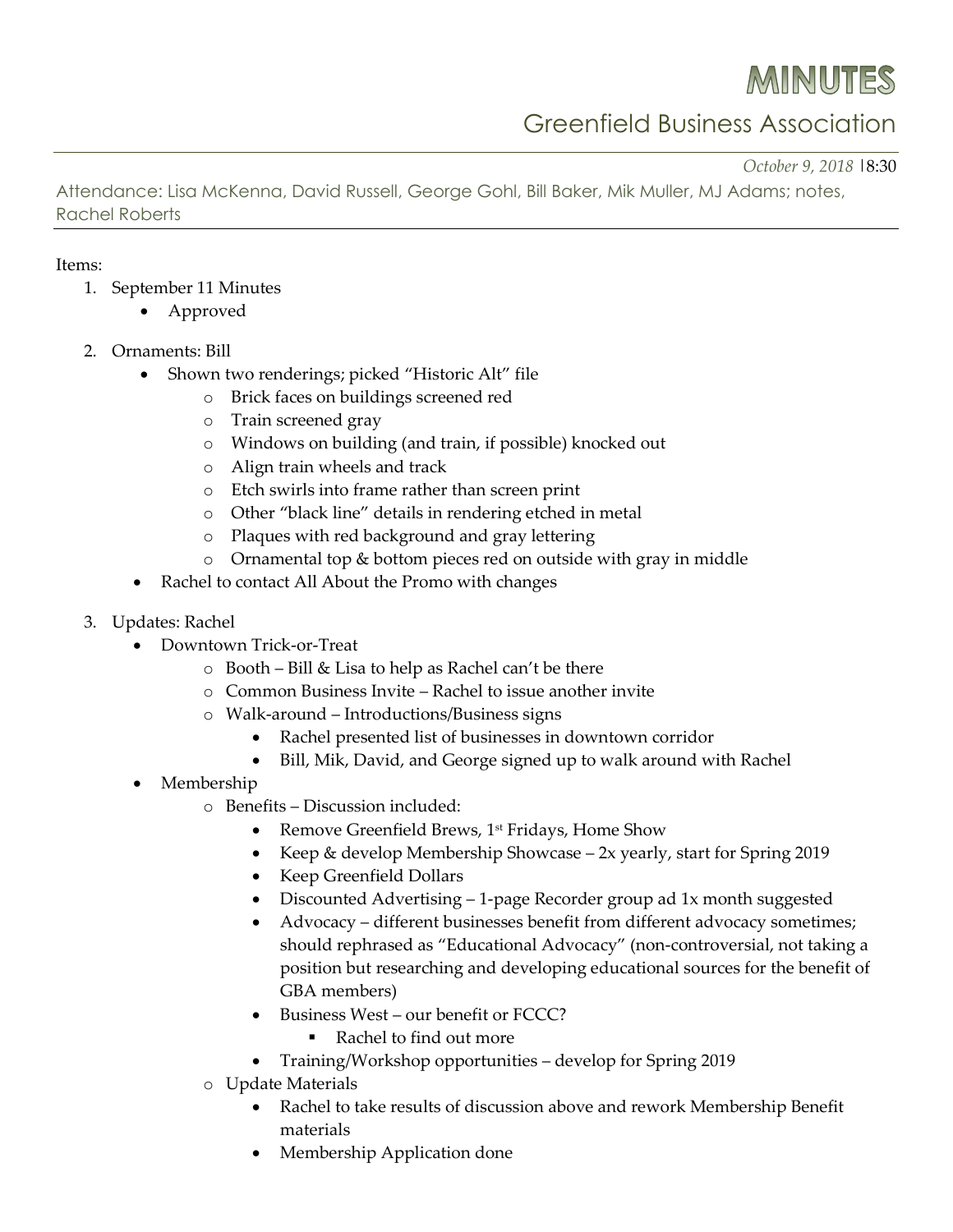- o Current Member/Dues
	- Many past members not current with fees Didn't re-up because things with GBA were slowing down??
		- Decided to emphasize getting past members back
	- Rachel to pull together list of members tardy several months for BOD to connect with
- Holiday Lights
	- o Storage George to store lights in upper level of Garden; Recorder has a work space available for November (only)
	- o Sponsorship Rachel showed current sponsorship request letter
		- Change: lights will be up through "sometime in January"
		- Rachel to post letter to website and FB
		- Rachel to Email membership sponsorship request letter
	- $\circ$  Change in Decoration Rachel meeting with Nan Wednesday 10/10 & will discuss design and cost estimate
		- Change a few the first year
		- Discussed where to put new decorations and decided the 4 posts at Main/Federal/Bank Row would be best
- Jingle Fest Date: Friday, December 7th
	- $\circ$  Pop-up Shops/Ben Goldsher Lots of interest; will open up  $4<sup>th</sup>$  floor of H&R; running throughout weekend
	- o Store Front Acts/Linda McInerney Rachel meeting with Linda Wednesday 10/10
		- Sponsorship \$100 ea and Linda has 4
			- Mesa Verde to sponsor one
			- Montague Webworks to sponsor one
	- o Parade YMCA, Drummers
		- Rachel not able to connect with Bob about YMCA participation
			- Bill and Lisa will reach-out to Bob
		- Rachel believes there are drummers lined up but confirmation will be closer to date
		- Marcher concern for sidewalk conditions if slippery or snowy
			- Rachel to connect with DPW closer to date (MJ help)
	- o Tree-Lighting Chorus Groups
		- Further description of event shared by Bill and George
		- Timing determined 4:15 arrival (with parade starting at 4:00 arrival/4:15 march) and 4:30 lighting
		- Rachel has several chorus groups interested asked for more direction
			- Chorus groups come with 1-2 songs of their own; arrive by 4:15
		- Hot cocoa Group wondered if Boy Scouts or other such group would be interested in selling
			- Rachel to ask around
	- o Luminaries
		- Bill connected with Kringle and they will donate
			- Once PR out indicate the luminaries sponsored by Kringle
		- Need to order bags; plan for sand
		- Need work crew
	- o Santa/Books Wilson's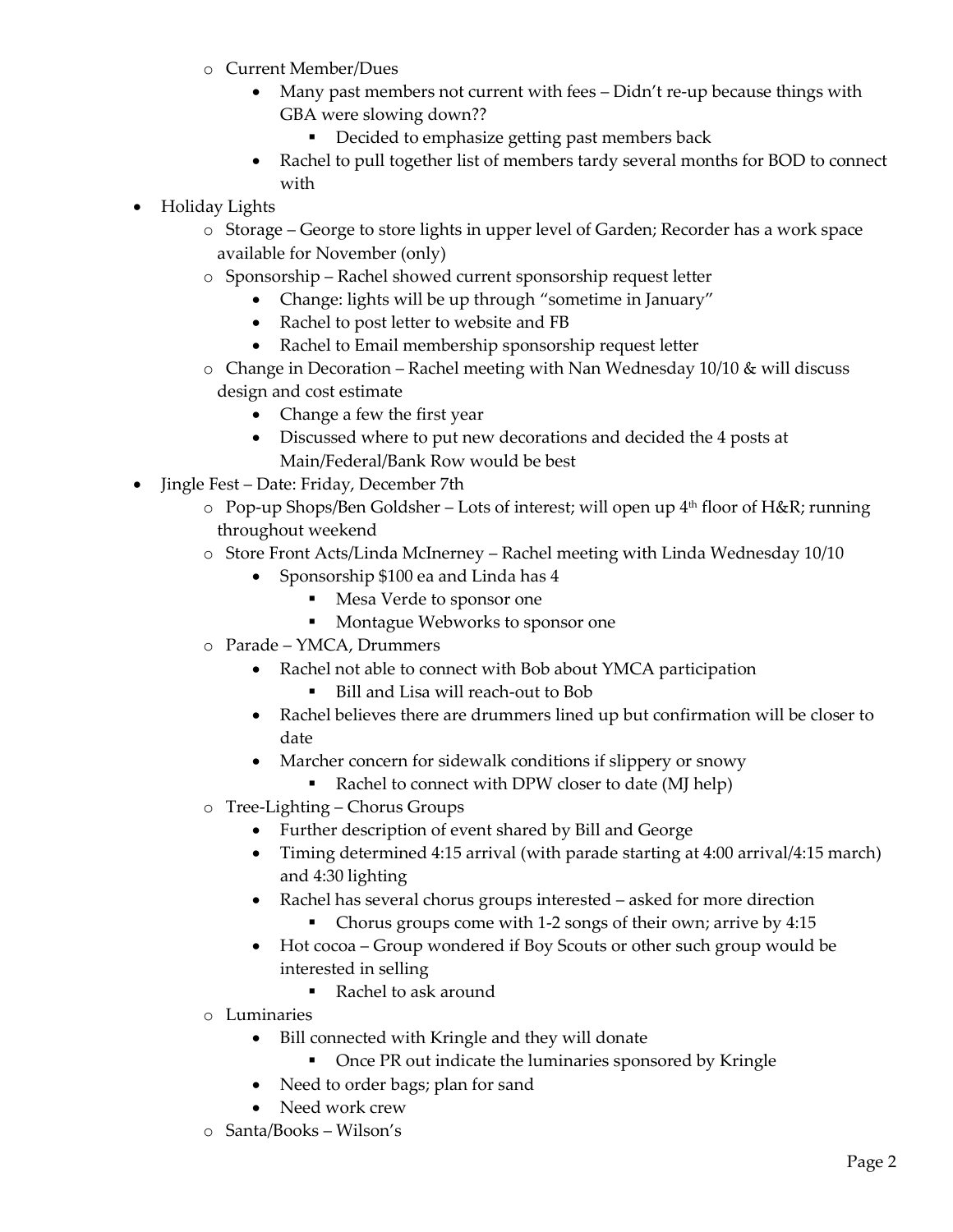- Books Rachel already reached out to Friends of the GPL, will reach out to book stores next
	- Already have books leftover from before
- o New Business
	- Crafts David mentioned FCC has hosted at 170 Main and would probably do again
		- David to check
			- o Once confirmed Rachel to pull together materials
	- Movie "Charlie Brown Christmas" at Garden at 5pm
	- Rachel to start developing PR
- 4. Event Chairs: Rachel
	- Rachel requested a BOD partner for each remaining 2018 project to revisit for 2019
		- o Mik Jingle Fest & Membership
		- o George Membership
		- o Lisa Holiday Lights
		- o Bill Trick-or-Treat
		- o Holiday Ornament Kriste was mentioned
- 5. Technology: Mik & Rachel
	- Updates: What we have/need: Mik [didn't do, not enough time]
	- Posting Policies: Rachel
		- o Discussion and decisions
			- More use of FB and webpage calendar for events that may be of interest of Greenfield Businesses
			- Post info/PR for GBA member businesses or co-sponsors of events
			- Disclaimer to indicate not a GBA event, does not represent GBA views/organization
			- Post City Council or other political activities/action that might interest businesses
- 6. Downtown Editorial: George
	- Editorial from Pam in Greenfield Recorder discussing the poor condition of downtown
		- o What is GBA's role with downtown clean-up?
		- o George updated group on parking garage opens by end of Oct
		- o MJ updated group on the Main St building over train tracks in a holding pattern
			- MJ will see if the tarp over building can be replaced
		- o Lisa will reach out to Pam and ask her to talk with us
- 7. New Business
	- o MJ brought some things to share with GBA
		- Mass Tech Initiative focus on small business support; due in two weeks
		- Façade Grants available
			- o In conjunction with City; limit pay-out 75% of costs up to \$60,000 (or \$40,000 from grant); prevailing wage laws make complicated but will figure out case-by-case; no design guidelines
	- o FCCC Monthly Breakfast
		- Friday, Oct 28 at La Terrazza
		- Suggestion that Bill & Rachel make announcement